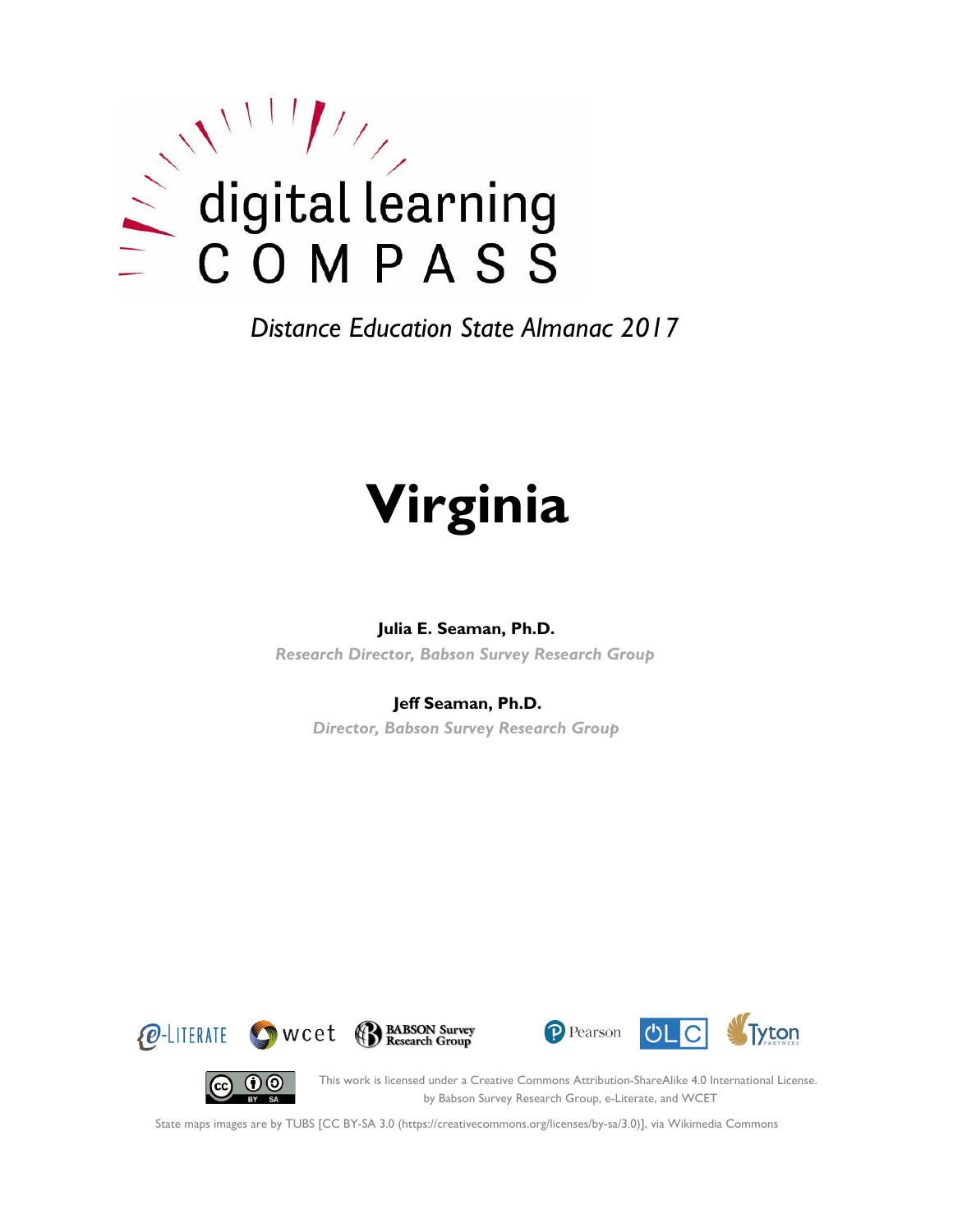| Virginia                      |              |                  |  |
|-------------------------------|--------------|------------------|--|
|                               | <b>State</b> | % of<br>National |  |
|                               |              |                  |  |
| Population                    | 8,411,808    | 2.6%             |  |
| 18-55 Population              | 4,037,668    | 2.6%             |  |
| <b>Number of Institutions</b> | 133          | 2.8%             |  |
|                               |              |                  |  |

 Virginia has 133 degree-granting higher education institutions, which represent 2.8% of all such institutions in the United States. These institutions enrolled a total of 569,799 students as of fall 2015 (474,532 of which are studying at the undergraduate level and 95,267 at the graduate level). The fall 2015 figure is a decrease of 14,984 students (or -2.6%) from the number enrolled in the fall of 2012.

 Among the total student body, 204,637 (157,425 undergraduates and 47,212 graduate students) were taking at least one course at a distance. This is 35.9% of the enrolled student body, which is higher than the national average rate of 29.7%. The number of students taking distance education courses in the state decreased by 1,007 (or -0.5%) between fall 2012 and fall 2015. This is lower than the national level of growth of 11.0%.

 115,576 students in Virginia are taking all of their courses at a distance, made up of 75,002 undergraduates and 40,574 graduates. This represents 20.3% of all students enrolled in the state, a rate that is higher than the national average of 14.3%. A total of 52,935 (or 45.8% of these exclusively online students) live in Virginia, the remainder come from outside of the state. This rate is lower than the national in-state average of 55.1%.

 The number of students that take any of their courses on campus, including those who take all of their courses on campus and those who take a mix of on-campus and distance courses, is 454,223, or 79.7% of the total student enrollment in Virginia. This number represents a decrease in proportion on campus from the four years prior (81.3% from 475,351 students in 2012). The -1.6% rate is a smaller change than the national 1.7% decrease.

|                    |                        | <b>Total</b>        |                        | Undergraduate |                        | <b>Graduate</b> |                        |
|--------------------|------------------------|---------------------|------------------------|---------------|------------------------|-----------------|------------------------|
|                    |                        | <b>All Students</b> | Any<br><b>Distance</b> | All Students  | Any<br><b>Distance</b> | All Students    | Any<br><b>Distance</b> |
|                    | <b>Total</b>           | 569.799             | 204.637                | 474,532       | 157,425                | 95.267          | 47,212                 |
|                    | Private for-profit     | 40,511              | 15,237                 | 35,330        | 12,450                 | 5,181           | 2,787                  |
| Control            | Private not-for-profit | 135,078             | 85,183                 | 89,964        | 49,478                 | 45,114          | 35,705                 |
|                    | Public                 | 394,210             | 104,217                | 349,238       | 95,497                 | 44,972          | 8,720                  |
| <b>Type</b>        | 2 to 4-year            | 185,847             | 59,878                 | 185,847       | 59,878                 | 0               | 0                      |
|                    | 4-year or more         | 383,952             | 144,759                | 288,685       | 97,547                 | 95,267          | 47,212                 |
|                    | Under 1,000            | 24,535              | 6,277                  | 21,277        | 5,332                  | 3,258           | 945                    |
| <b>Instutional</b> | $1,000 - 4,999$        | 103, 117            | 25,099                 | 91,135        | 22,384                 | 11,982          | 2,715                  |
| <b>Enrollment</b>  | $5,000 - 9,999$        | 83,697              | 29,011                 | 73,256        | 22,924                 | 10,441          | 6,087                  |
| <b>Size</b>        | 10,000 - 19,999        | 32,659              | 10,803                 | 32,572        | 10,744                 | 87              | 59                     |
|                    | 20,000 and above       | 325,791             | 133,447                | 256,292       | 96.041                 | 69,499          | 37,406                 |
|                    | Associate's College    | 178,852             | 59,718                 | 178,852       | 59,718                 | $\mathbf 0$     | $\mathbf 0$            |
|                    | Baccalaureate College  | 42,516              | 6,659                  | 40,349        | 6,440                  | 2,167           | 219                    |
| Carnegie           | Doctoral University    | 247,073             | 115,946                | 171,012       | 74,039                 | 76,061          | 41,907                 |
|                    | Master's College       | 80,238              | 17,491                 | 68,934        | 13,612                 | 11,304          | 3,879                  |
|                    | Specialized            | 20,768              | 4,802                  | 15,073        | 3,616                  | 5,695           | 1,186                  |
|                    | Unassigned             | 352                 | 21                     | 312           | 0                      | 40              | 21                     |

#### **Overall and Distance Enrollment - 2015**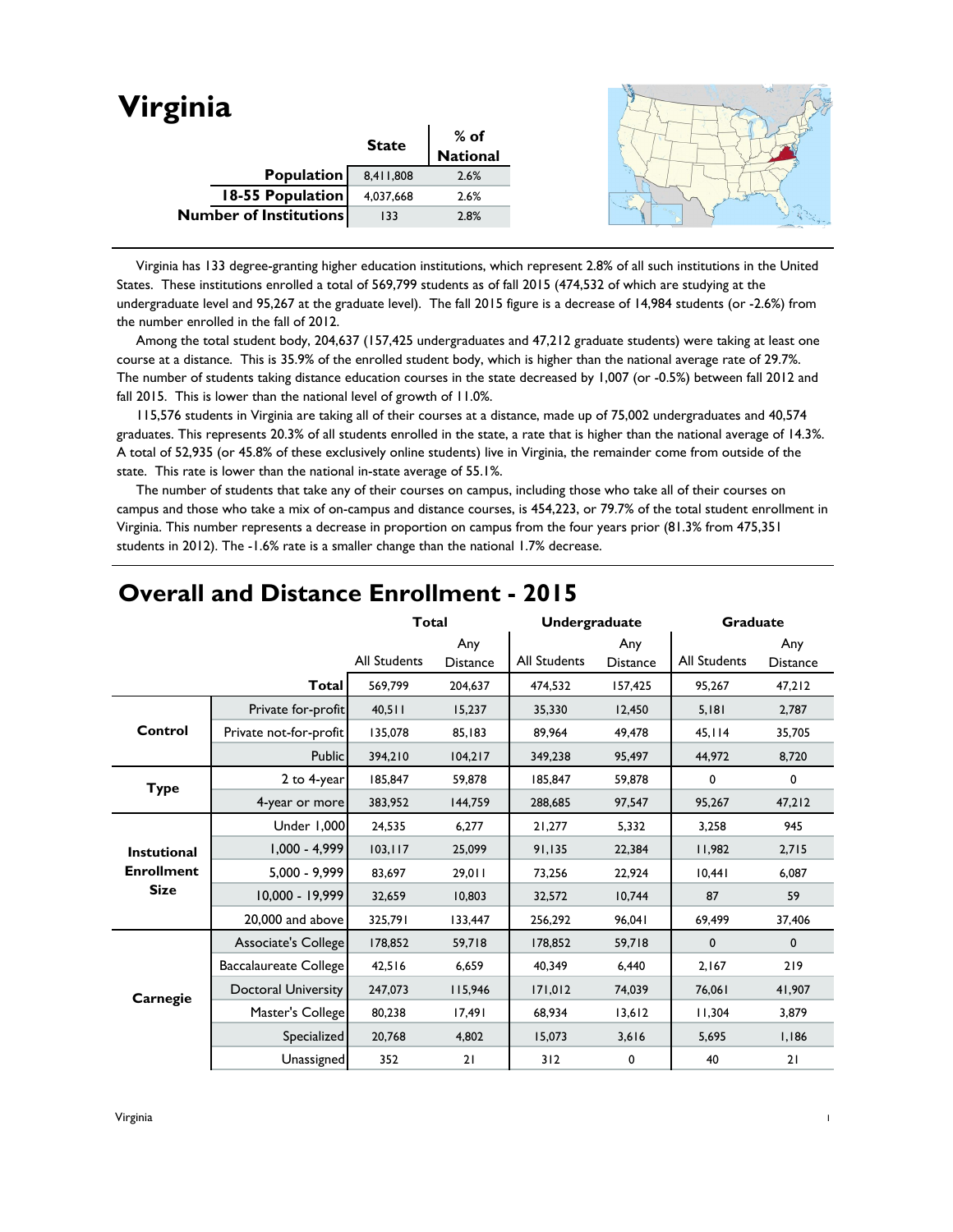

## **Distribution of Total Student Enrollment**



## **On-Campus Students**

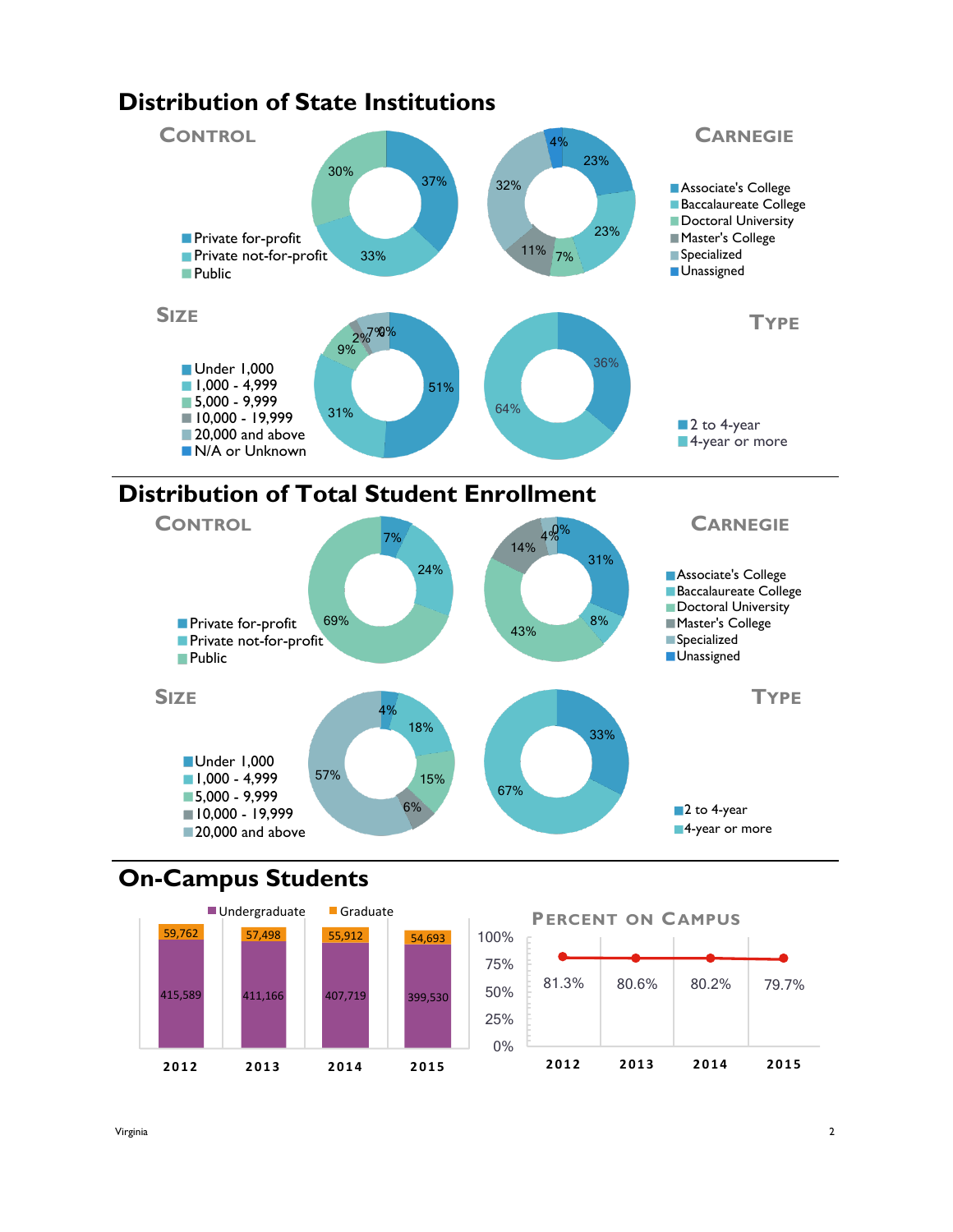## **Distribution of Distance Student Enrollment**



## **Enrollment Trends**



#### **Exclusively Distance Student Locations**